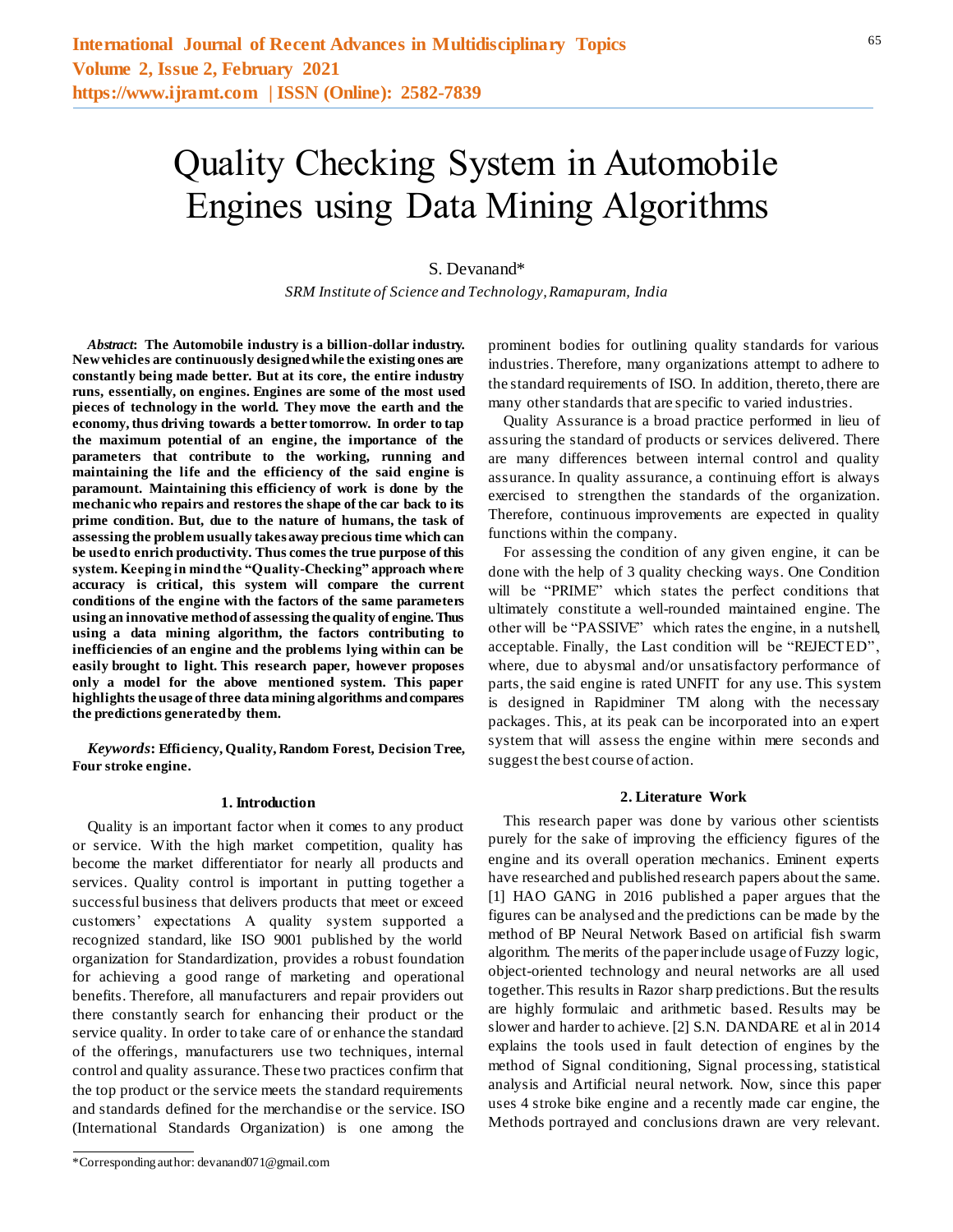But this paper detects faults by using sound as a core tool. For accurate predictions, a huge repository is needed. [3] DEULGAONKAR.V. R et al expands the idea of using sound produced to diagnose and analyses predictions. The methods portrayed here in the ways of using sound are very diverse and rich. The accuracy obtained will be high. However, this paper instutionalises the ideology of using external sound as the critical tool. It needs a major repository of datasets only for one make this can be tedious. [4] DANIEL BARNICLE et al, proposes the usage of a specially constructed apparatus. Merits include usage of many nodes, which uses models interfacing wirelessly fixing OBD-II which easier access. But, it might possess delay between the engine control unit, ECU interface and the PDA module.

[5] WANG WEIJIE et al, proposed analyzing predictions using wavelet frame theory and neural networks technology. Highlights of this paper includes the characteristics values of automobile engine vibrational signal are meticulously obtained using wavelet packets. This yields high accuracy. Still, the methods used for obtaining result are highly formulaic and arithmetic based. Results may be slower and harder to achieve. [6] SADAO AKISHITA et al elucidates the theory of analyzing and processing sound produced by the engine for failure diagnosis. Here, Diagnostics is designed and mapped to an OBD-II port. This can ensure faster real time diagnostics. Accuracy will be very high. However, this paper portrays a method where a whole of sensors are connected to a drive shaft connected via the crankshaft. This means that the system can work only when the engine is running. [7] ZHENG XIAOJUN et al in 1988 proposed a crude but theoretically possible knowledge based system for diagnosis of automobile based engines. It uses the method of Hierarchical diagnosis principle. The greatest merit of this system is that this system can be eventually modelled into an expert system which has a wide variety of applications. But, extensive and diversified repository and datasets are required for greater accuracy which is laborious.

The purpose of conducting literature work has been well realized. The parts of engine and the importance of each component's role has been highlighted. The importance of precision in the generation of predictions and the ways to obtain it have been elucidated. Also, the usage of various algorithms in the research papers have been noted. The same ideologies have also been imported, reassessed and incorporated appropriately.

# **3. Proposed Work**

In an engine [8], there are Innumerable parts that contribute greatly to the smooth running of an engine. The working of a four stroke engine and its most critical parts are as follows.

### *1) Stages of a four stroke engine [9]*

Intake stroke: The intake stroke lets air and fuel into the combustion chamber. The piston descends within the cylinder bore to evacuate the combustion chamber. When the inlet valve opens, air pressure forces the air-fuel charge into the evacuated chamber. As such, the combustible mixture fills the chamber. Compression stroke: After the intake stroke, both inlet and

exhaust valves are made to close. The inertial action of the crankshaft successively lifts the piston which compresses the mixture. The ratio of the combustion chamber volume before and after compression is named the compression ratio. Typically, the worth is approximately 9:1 in spark ignition engines and 15:1 in diesel engines.

- *Power stroke:* When the piston ascends and reaches top dead centre, an electric current ignites the spark plug and as the mixed gas burns, it expands and builds pressure in the combustion chamber. The resulting pressure pushes the piston down with several plenty of force.
- *Exhaust stroke:* During the exhaust stroke, the inlet valve remains closed whilst the exhaust valve opens. The moving piston pushes the exhumed fumes through the now open exhaust valve and another thus another cycle starts again.
- *Parts of an engine: Engine:* An engine or a motor is a machine designed to convert one form of energy into mechanical energy. More specifically, it is a machine that converts linear motion to a rotational motion by using heat energy. As you can probably imagine, it does a tremendous amount of work for us so that we can extract energy from it. Naturally it will demand periodic maintenance which must be carried out to prolong the life and efficiency of the engine. Though there are lots of parts that contribute towards

the proper running of the engine, parts and/or entities that are important are as follows [10] [11];

- *Spark Plug:* A sparking plug may be a device used for delivering current from an ignition to the combustion chamber of an engine to ignite the compressed fuel/air mixture by an electric spark. Spark plugs are what supply the spark that ignites the air/fuel mixture, creating the Controlled Explosion which makes the engine to produce power. These small but simple plugs create an arc of electricity across two electrodes which are not touching, but close enough together that electricity can jump the gap between them.
- *Loss of Compression:* Compression loss is a result of a leak in one or more of the cylinders caused by normal engine wear and tear. Compression loss in the cylinder of the engine can cause misfiring and poor vehicle performance
- *Ignition Timing:* In an engine, Ignition timing refers to the release of a spark in the combustion chamber near the end of the compression stroke. Setting the right ignition timing is crucial within the performance of an engine.
- *White Smoke:* White smoke from the exhaust is when the engine is running hotter than usual. One of the main causes of white exhaust smoke is a cracked cylinder head, a cracked engine block, or head gasket failure caused by overheating. A cracked head may allow coolant to leak into one or more cylinders or into the combustion chamber of the engine, which when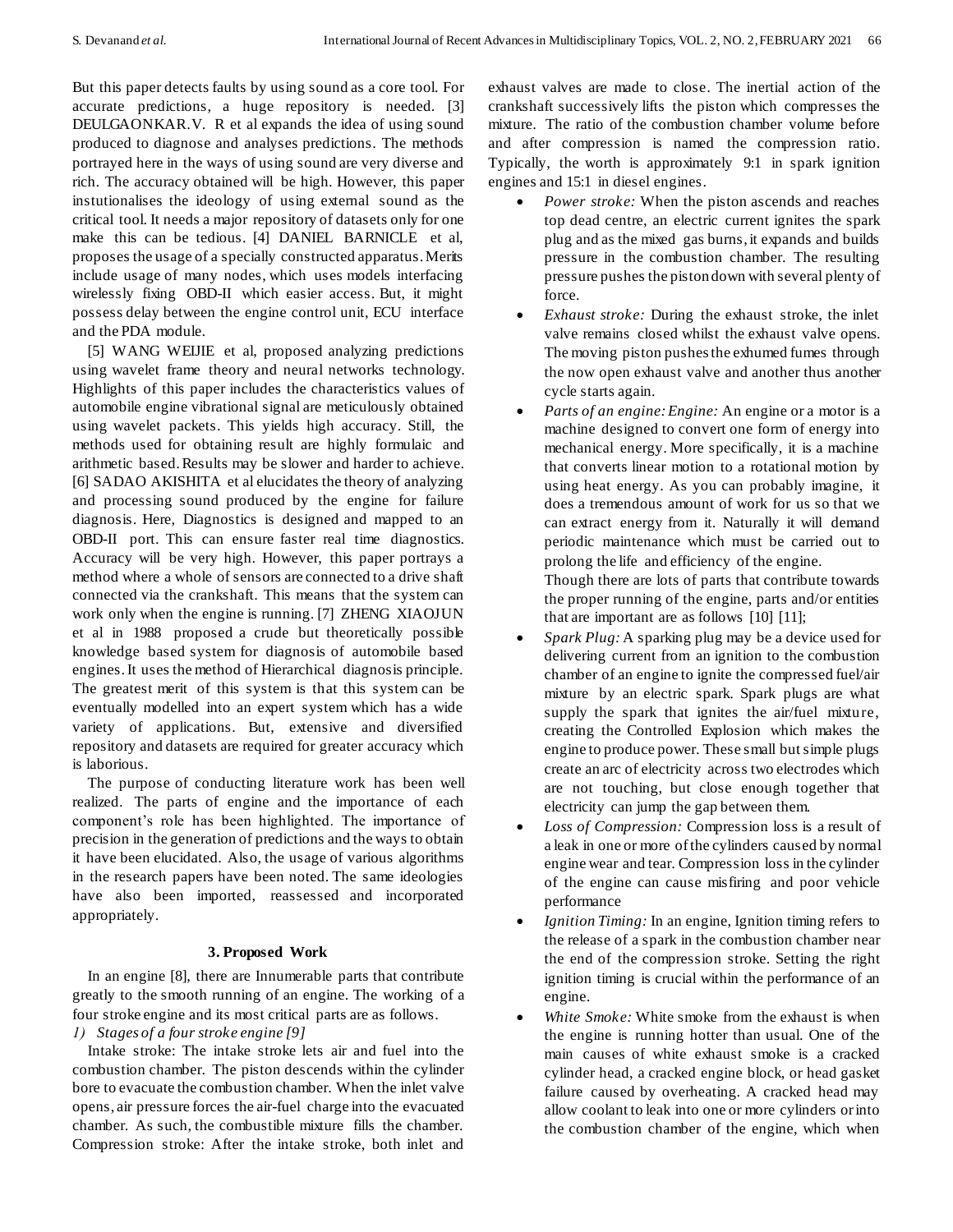burned, causes white smoke.

- *Dark Smoke:* The black smoke is composed primarily of elemental carbon from incomplete combustion of diesel fuel and traces of engine lubricant. Incomplete combustion occurs when there is an overabundance of fuel and insufficient amount of oxygen. Over-fuelling is the primary cause of black smoke from the exhaust of a heavy-duty diesel engine.
- *Catalytic Converter:* A catalytic converter is an exhaust emission control device that reduces toxic gases and pollutants in exhaust gas from an engine. Catalytic converters are usually used with combustion engines fuelled by either gasoline or diesel
- *Cooling system:* A vehicle's engine-cooling system serves not just to stay the engine cool, but to also keep its temperature warm enough to make sure efficient, clean operation. System components include a radiator to dissipate heat, a lover or fans to make sure adequate airflow for radiator cooling, a thermostat valve that opens when the specified operating temperature is reached and a pump (or coolant pump) to circulate coolant through the engine, hoses and other components.
- *2) Grading system*

This system is designed to analyse the quality of an engine. It does this by identifying the condition of parts. On complete analysis, it will compare the conditions of the said engine with 3 quality checking ways.

- *Prime:* PRIME is a condition that belongs to one of the three possible conditions. An engine will only be labelled as PRIME if and only if the performances of all specified parts are perfect in terms of life, efficiency and produce which ultimately constitutes a well-rounded maintained engine
- *Passive:* PASSIVE is a condition that belongs to one of the three possible conditions. An engine will only be labelled as PASSIVE if the performances of all specified parts have acceptable tolerance levels in terms of life, efficiency and produce.
- *Rejected:* REJECTED is a condition that belongs to one of the three possible conditions. An engine will only be labelled as REJECTED if the performances of all specified parts' tolerance levels in terms of life, efficiency and produce are unacceptable

# **4. Analysis Based on Metrics**

In measurement of a group, [12] accuracy is closeness of the measurements to a selected value, while precision is that the closeness of the measurements to every other. Given a group of knowledge points from repeated measurements of an equivalent quantity, the set are often said to be accurate if their average is on the brink of truth value of the number being measured, while the set are often said to be precise if the values are on the brink of one another. within the first, more common definition of "accuracy" above, the 2 concepts are independent of every other, so a specific set of knowledge are often said to be either accurate, or precise, or both, or neither.

[13] A measurement system are often accurate but not precise, precise but not accurate, neither, or both. For instance, if an experiment contains a scientific error, then increasing the sample size generally increases precision but doesn't improve accuracy. The result would be a uniform yet inaccurate string of results from the flawed experiment. Eliminating the systematic error improves accuracy but doesn't change precision. A measurement system is taken into account valid if it's both accurate and precise. Related terms include bias (nonrandom or directed effects caused by an element or factors unrelated to the independent variable) and error (random variability). In order to see the standard of an engine, an accurate dataset is of paramount importance. Hence the dataset must be set in accordance to the tolerances specified.

### **5. Results and Discussion**

A dataset may be a collection of knowledge. Within the case of tabular data, a knowledge set corresponds to at least one or more database tables, where every column of a table represents a specific variable, and every row corresponds to a given record of the info set in question. The info set lists values for every of the variables, like height and weight of an object, for every member of the info set. Each value is understood as a datum. Data sets also can contain a set of documents or files. It's an excel sheet which has all the specified columns needed to perform the required operations. This dataset is critical because it has holds the info without which no action/process/identification/verification/determination/calcula tion and analysis, amongst others, can happen. This dataset named "Base Repository" is an excel sheet containing 9 columns and 100 rows. The rows display the info with reference to the columns. For the primary 3 columns, only PRIME or REJECTED will apply as PASSIVE has no scope there. These columns indicate the condition of the required a part of the engine. The columns of the dataset are as follows;

- *Condition:* This column states one among the three quality conditions, PRIME, PASSIVE and REJECTED additionally, this may also function the "Label" attribute inside Rapidminer.
- An algorithm can be defined as finite sequence of well-defined, computer-implementable instructions, typically to unravel a category of problems or to perform a computation. Algorithms are always unambiguous and are used as specifications for performing calculations, processing, automated reasoning, and other tasks. Algorithm, in its most elementary definition, are often described because the step-by-step method towards solving a drag. Our system here uses 4 algorithms for two different purposes. The algorithms are as follows.
- *Naïve Bayes:* Naïve Bayes classifiers are a family of straightforward "probabilistic classifiers" supported applying Bayes' theorem with strong (naïve) independence assumptions between the features. They're among the only Bayesian network models, but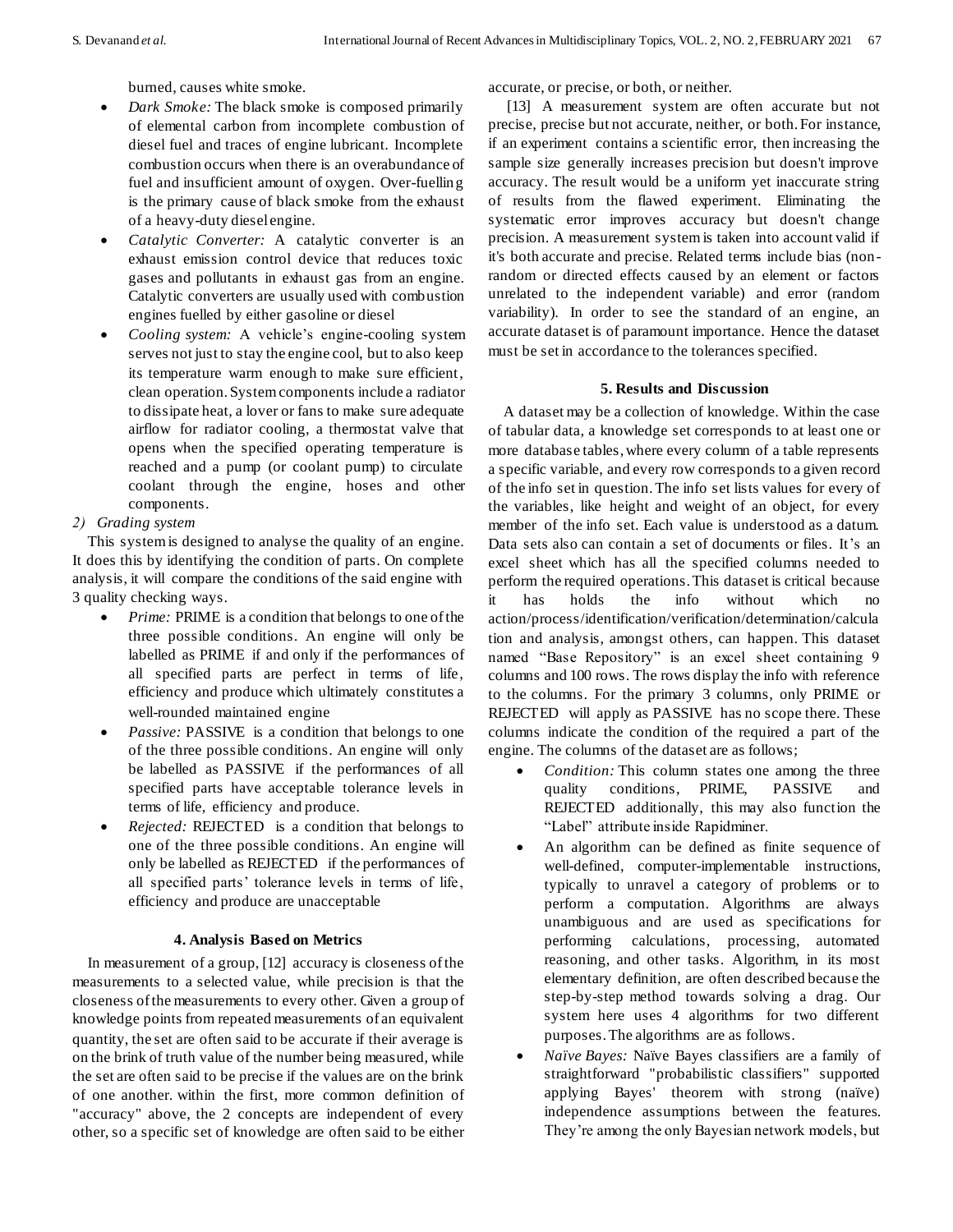including Kernel density estimation, they will achieve higher accuracy levels.

- Naïve Bayes classifiers are highly scalable, requiring variety of parameters linear within the number of variables (features/predictors) during a learning problem. Maximum-likelihood training are often done by evaluating a closed-form expression, which takes linear time, instead of by expensive iterative approximation as used for several other sorts of classifiers.
- *Decision tree [14]:* a choice tree may be a flowchart like tree structure, where each internal node denotes a test on an attribute [meaning it specifies an "if or else" situation], each branch represents an outcome of the test, and every leaf node (terminal node) holds a category label. A choice tree is drawn the wrong way up with its root at the highest. The top of the branch that does not split anymore is that the decision leaf. Decision trees are commonly utilized in research and operations management. If, in practice, decisions need to be taken online with no recall under incomplete knowledge, a choice tree should be paralleled by a probability model as a most suitable option model or online selection model algorithm. Another use of decision trees is as a descriptive means for calculating conditional probabilities.
- *Gradient Boosted Trees [15]:* Gradient boosting may be a sort of machine learning boosting. It relies on the intuition that the simplest possible next model, when combined with previous models, minimizes the general prediction error. The key idea is to line the target outcomes for this next model so as to attenuate the error. If a little change within the prediction for a case causes no change in error, then next target outcome of the case is zero. Changing this prediction doesn't decrease the error.
- *Random Forests [16]:* Random forests or random decision forests are an ensemble learning method for classification, regression and other tasks that operate by constructing a mess of decision trees at training time and outputting the individual trees on all possible combinations. Random forests generally outperform

| Comprehension of readings obtained |                |                         |                          |
|------------------------------------|----------------|-------------------------|--------------------------|
| Component                          | Prime<br>Range | <b>Passive</b><br>Range | <b>Rejected</b><br>range |
| Spark plug                         |                |                         |                          |
| Loss of Compression                | 0              |                         |                          |
| <b>Ignition Timing</b>             |                |                         |                          |
| White Smoke[ppm]                   | $0 - 10$       | 10-500                  | >500                     |
| Dark Smoke [ppm]                   | $0 - 10$       | 10-500                  | >500                     |
| Catalytic converter [ppm]          | < 50           | 50-100                  | $>100$ ppm               |
| Cooling System $\lceil$ °c]        | $\leq$ 199     | 200-210                 | >210                     |

Table 1

Table 2 Tabulation of all algorithm's performance

| S. No. | Algorithmused                 | <b>Accuracy obtained</b> |
|--------|-------------------------------|--------------------------|
|        | <b>Random Forest</b>          | 90.0%                    |
|        | <b>Gradient Boosted Trees</b> | 86.0%                    |
|        | Decision Trees                | 83.3%                    |

decision trees, but their accuracy is less than gradient boosted trees. Random decision forests correct for decision trees' habit of overfitting to their training set. Random forests generally outperform decision trees, but their accuracy is less than gradient boosted trees. However, data characteristics can affect their performance.



Fig. 1. Decision Tree Predictions



Fig. 2. Random Forest Predictions

| $H -$                                                                  | $\rightarrow$ $\rightarrow$ $\rightarrow$ |                   | Element<br><b>TOTAL</b>                                                   | <b>Banzin</b>      | <b>Substitute</b>              |                               | <b>Ball Book</b> Theoretical |                    |                      | Test does percent of |                | $D$ . However, in        |
|------------------------------------------------------------------------|-------------------------------------------|-------------------|---------------------------------------------------------------------------|--------------------|--------------------------------|-------------------------------|------------------------------|--------------------|----------------------|----------------------|----------------|--------------------------|
| Arts Monat                                                             |                                           |                   |                                                                           |                    |                                |                               |                              |                    |                      |                      |                |                          |
|                                                                        |                                           |                   | <b><i><u>Read Bate</u></i></b><br><b>Subort Tape</b><br>d'anciales d'augu | D- once reposes    | Propose Turner - Salest Ingots | <b>Model Tages</b><br>A novem | <b>O</b> SEPLOY              | Republic           |                      |                      |                |                          |
| Reaults<br>Construction complete                                       |                                           |                   | Gradient Bonated Trees - Predictions                                      |                    |                                |                               |                              |                    |                      |                      |                |                          |
| * 7 Keeper house                                                       | <b>Bank May</b>                           | <b>Facebook</b> 7 | <b>START TO AN AMERICAN</b>                                               | <b>CARDINAL CO</b> | <b>LANESCORP</b>               | <b>CARD AND</b>               | <b>TOWN</b>                  | <b>South After</b> | <b>NAME OF GROOM</b> | <b>Institut Fax.</b> | With Street    |                          |
| <b>Model</b>                                                           |                                           | <b>PAINTEN</b>    | <b>Publication</b>                                                        | 1,544              | 8,618                          | <b>STAR</b>                   | 1,000                        | ٠                  |                      |                      | AG6            | w                        |
| <b><i><u>Smaller</u></i></b>                                           | ٠                                         | ministr           | <b>HE ACRES</b>                                                           | 1,444              | <b>A SHOT</b>                  | <b>KTAK</b>                   | <b>ROM</b>                   | ٠                  | ٠                    |                      | $\sim$         | $\rightarrow$            |
|                                                                        |                                           |                   |                                                                           |                    |                                |                               |                              |                    |                      |                      |                |                          |
| Patternation                                                           |                                           | <b>PAINVAL</b>    | <b>ALECTOR</b>                                                            | 1,440              | A Saf                          | <b>ATMA</b>                   | <b>ALCOHOL</b>               |                    |                      |                      | $\overline{a}$ | $\overline{\phantom{a}}$ |
| <b>Sylving Parameters</b>                                              | . .                                       | <b>Holland</b>    | <b>Painter</b>                                                            | 1.44               | <b>SHOP</b>                    | <b>Side</b>                   | 1 inch                       |                    | ٠                    |                      | sin            | w                        |
| Posthere<br>Production Hollary                                         | 14<br>œ.                                  | <b>MARKET</b>     | <b>Holtend</b>                                                            | <b>Side</b>        | <b>ABIT</b>                    | <b>STAR</b>                   | <b>Card</b>                  |                    | ٠                    |                      | sin            | <b>MA</b>                |
|                                                                        | ×,                                        | <b>PAGEWAY</b>    | <b>Painting</b>                                                           | $= 10$             | <b>SALE</b>                    | Autob                         | <b>STARK</b>                 |                    | ٠                    |                      | ٠              | $\mathbf{u}_k$           |
|                                                                        | 50<br>٠                                   | <b>PARKET</b>     | <b>INCAPEDO</b>                                                           | 134                | 4,652                          | A bat                         | 1.546                        |                    | ٠                    |                      | $\sim$         | $\ddot{ }$               |
| <b>Sturber</b>                                                         | m<br>n                                    | PAIDER            | <b>HEATHS</b>                                                             | <b>COM</b>         | <b>B Salt</b>                  | <b>THE</b>                    | a era                        |                    | ٠                    |                      | $\overline{a}$ | $\ddot{\phantom{1}}$     |
| Employer                                                               | $\overline{a}$                            | <b>PARKING</b>    | <b>Painter</b>                                                            | a ver              | A Britt                        | <b>COLF</b>                   | <b>RIME</b>                  |                    | ٠                    |                      | ı              | ×                        |
| Petersatci<br><b>Colonial Piercenations</b>                            | ×<br>$\mathbf{u}$                         | PARKING           | <b>Partner</b>                                                            | <b>THE</b>         | A MH                           | <b>A ATE</b>                  | <b>Sides</b>                 |                    | ٠                    | i.                   | ٠              | $\mathbf{u}$             |
| <b>Plantik Charge</b>                                                  | w<br>ha.                                  | <b>MARKET</b>     | <b>ALCOHOL</b>                                                            | 194                | 9.540                          | <b>King</b>                   | \$1279.                      |                    | ٠                    |                      | ×.             | $\sim$                   |
| * 7 Gradual Burghad Trees<br><b>Printing Brand Blocker</b><br>$-1$<br> | m<br>×                                    | PASSAGE           | melatest                                                                  | 114                | <b>A date</b>                  | <b>A Date</b>                 | 4 Detail                     |                    | ٠                    |                      | arms.          | M6                       |

Fig. 3. Gradient Boosted Tree Predictions



Fig. 4. Performance of each algorithm

*Implementation:* The software "Rapidminer" is employed for creating predictions. Rapidminer here possesses a dual purpose; to calculate the accuracy of the dataset "Base Repository" with the assistance of the algorithms aforementioned. For Predictions, anybody algorithm is enough. 2 more algorithms are present to assess and compare which algorithm suits